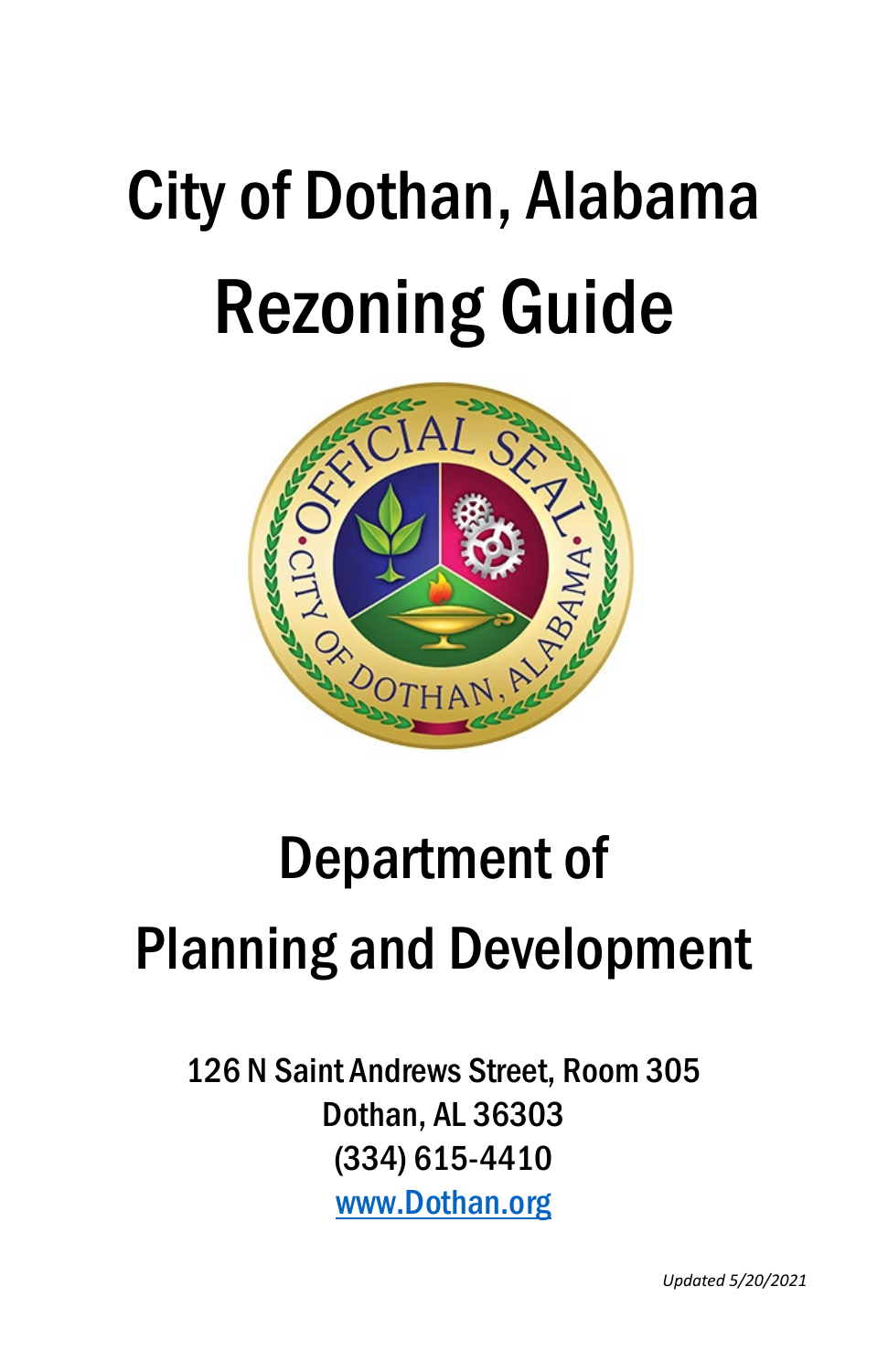## What is Zoning?

*The overall objectives of Zoning are to protect public health, safety and welfare; to promote compatibility among various land uses and developments; and to provide for an attractive and efficient community. Zoning divides a locality into specific districts and establishes regulations concerning the use, placement, space and size of land and buildings within each district.*

## What is Rezoning?

*Each property has an existing zoning designation which allows certain uses on the property. Rezoning is the legal process which, if successful, allows new uses not permitted under the property's current zoning designation.*

## Why Rezone?

*If the desired use for a property is inconsistent with the property's existing zoning designation, a rezoning could be considered. Rezoning may also be requested to allow for more intense development of a property, such as a higher density residential district.*

## Who may request a Rezoning?

*A rezoning may be initiated by the property owner or an authorized representative such as a real estate agent, engineer, or attorney; the City Commission; or Planning and Development staff.*

#### How do I know what my property is zoned?

*Call Planning and Development at (334) 615-4410 to determine the current zoning designation of a property. Zoning may also be determined by checking the Dothan GIS map which is available online at* <http://www.dothan.org/index.aspx?NID=274>*. You must accept the disclaimer to access the GIS map. From there, select the second icon from the top on the left-hand side of the screen to search for an address. Enter the address and click Search. A list will populate to the right of the address box. Select the desired address from this list. The property will be displayed on the GIS map. The current zoning designation will be visible on the parcel. These steps are illustrated on the next page.*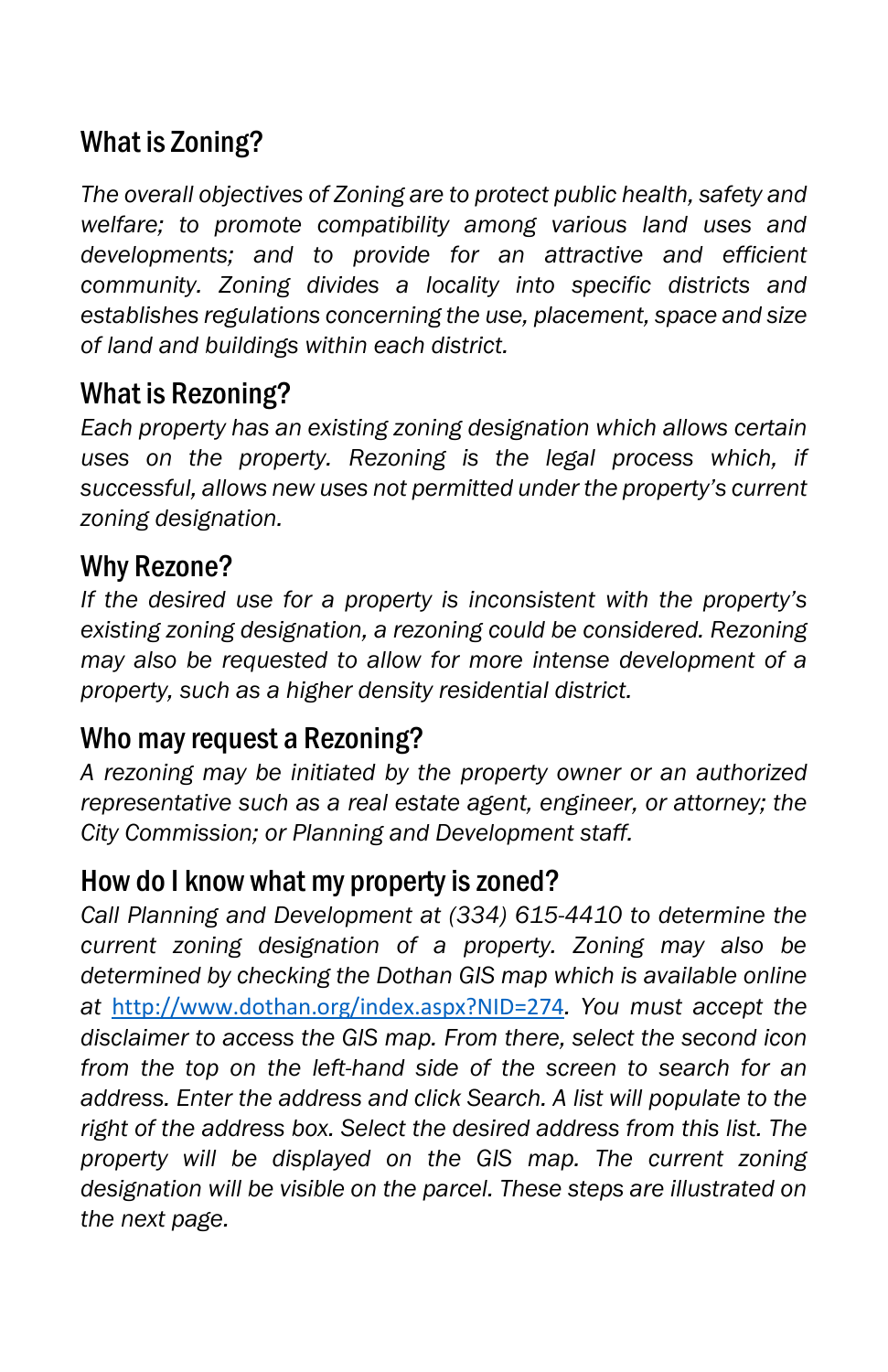| ▤                       |                                              |  |
|-------------------------|----------------------------------------------|--|
| -9                      | <b>Find Address/Street/Intersection</b><br>図 |  |
|                         | Address<br>Street/Intersection               |  |
| $\bullet$               | Address:                                     |  |
| Ō                       |                                              |  |
| proj                    | Zone:                                        |  |
|                         | Search                                       |  |
| $\overline{\mathbf{e}}$ |                                              |  |
| $\bigoplus$             |                                              |  |
|                         |                                              |  |
| $\emptyset$             |                                              |  |
| 7                       |                                              |  |
|                         |                                              |  |
|                         |                                              |  |



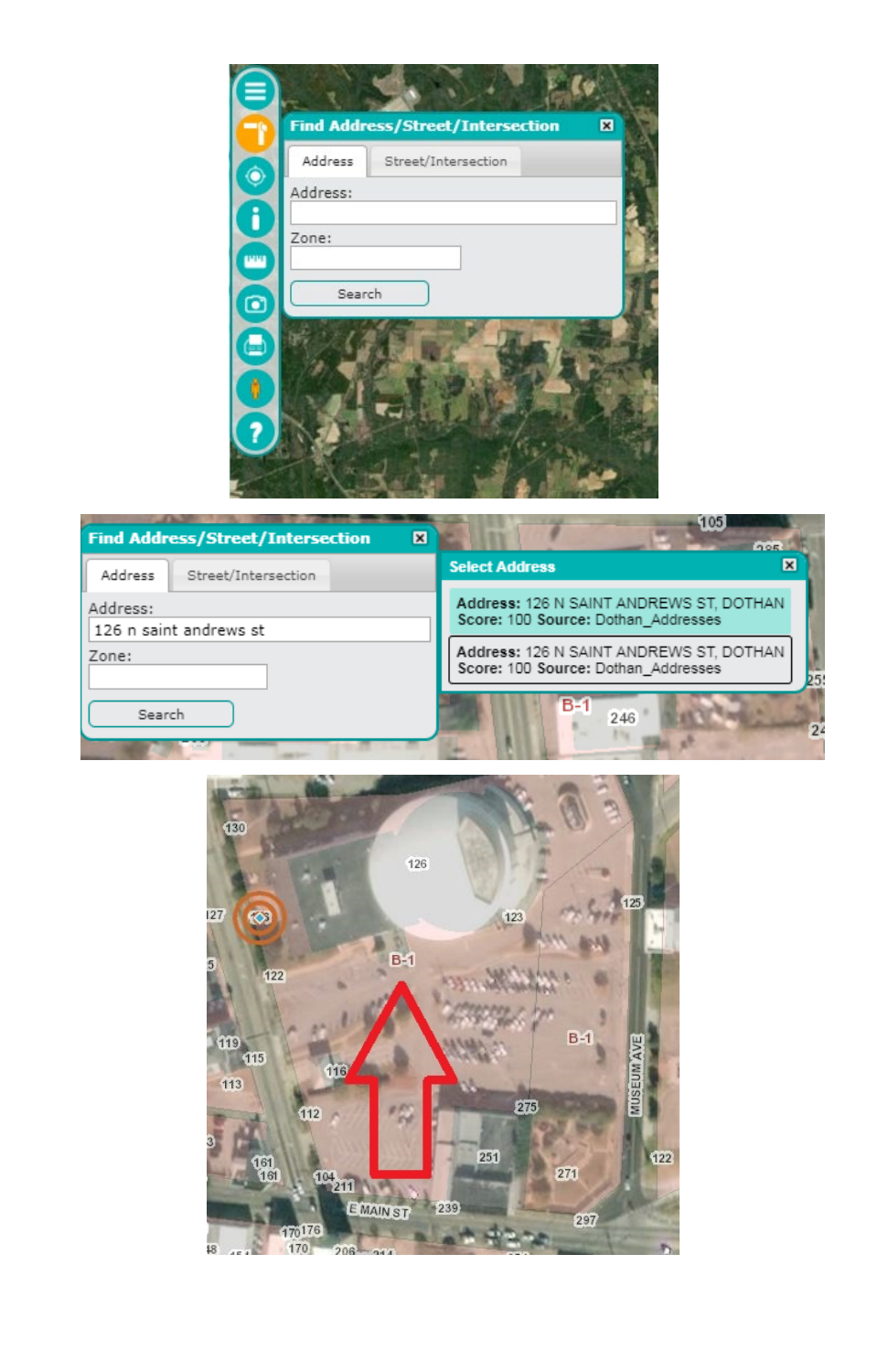#### Are there costs involved?

Yes. There is a non-refundable application fee in the amount of *\$100.00 plus an additional \$10.00 per acre of the subject property, not to exceed \$250.00.*

#### Where do I start?

*Planning and Development staff is available to assist applicants throughout the process. Applicants may request a pre-application meeting to discuss their plans with staff. Contact Planning and Development to make an appointment and discuss submission of the rezoning application and supplemental materials. Application fees are collected at the time of submittal.*

## What happens after the application is accepted?

*Once the submittal is deemed complete, the application will be sent to various departments for review. When all departments have returned their comments, Planning and Development staff will compile a staff report. This report will be presented to the Planning Commission for*  review. Prior to the Planning Commission meeting, the applicant will *be directed to post a public hearing sign on the property. Planning staff will send the required letters to adjacent property owners.*

## What is the Planning Commission?

*The Planning Commission is composed of nine (9) members appointed by the City Commission. They serve three-year terms and are charged with the responsibility of holding public hearings and making recommendations to the City Commission on all matters related to rezoning.*

## How long is the Rezoning process?

*The length of the Rezoning process depends on a number of factors. The entire Rezoning process takes approximately ninety (90) days.*

## Which departments must review a Rezoning request?

*Rezoning requests are reviewed by the Planning and Development, Engineering Services, Traffic Engineering, Fire, Water, and Electric departments.*

## How long is a Rezoning valid?

*A Rezoning, once approved, has no expiration date. The Rezoning remains valid even after changes in property ownership.*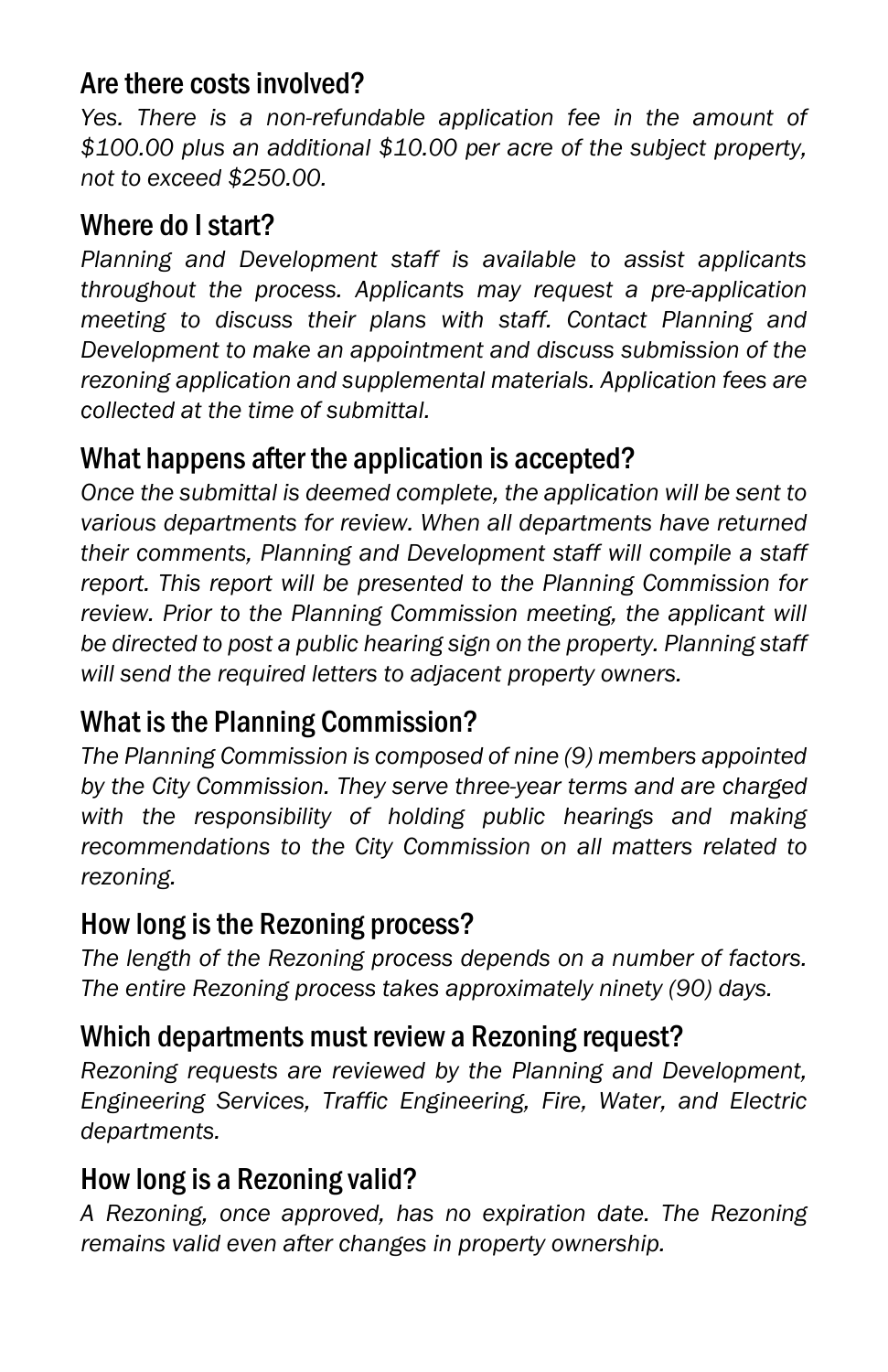#### When does the Planning Commission meet?

*The Planning Commission meets on the third Wednesday of each month in the City Commission chambers, located on the 2nd Floor of the Dothan Civic Center at 126 N Saint Andrews Street. The 2020 Planning Commission meeting dates and application deadlines are listed below.*

| <b>Meeting Date</b> | <b>Application Deadline</b> |  |
|---------------------|-----------------------------|--|
| January 20          | December 11                 |  |
| February 17         | January 8                   |  |
| March 17            | February 12                 |  |
| April 21            | March 12                    |  |
| May 19              | April 9                     |  |
| June 16             | May 14                      |  |
| July 21             | June 11                     |  |
| August 18           | July 9                      |  |
| September 15        | August 13                   |  |
| October 20          | September 10                |  |
| November 17         | October 8                   |  |
| December 15         | November 12                 |  |

## 2021 Planning Commission Calendar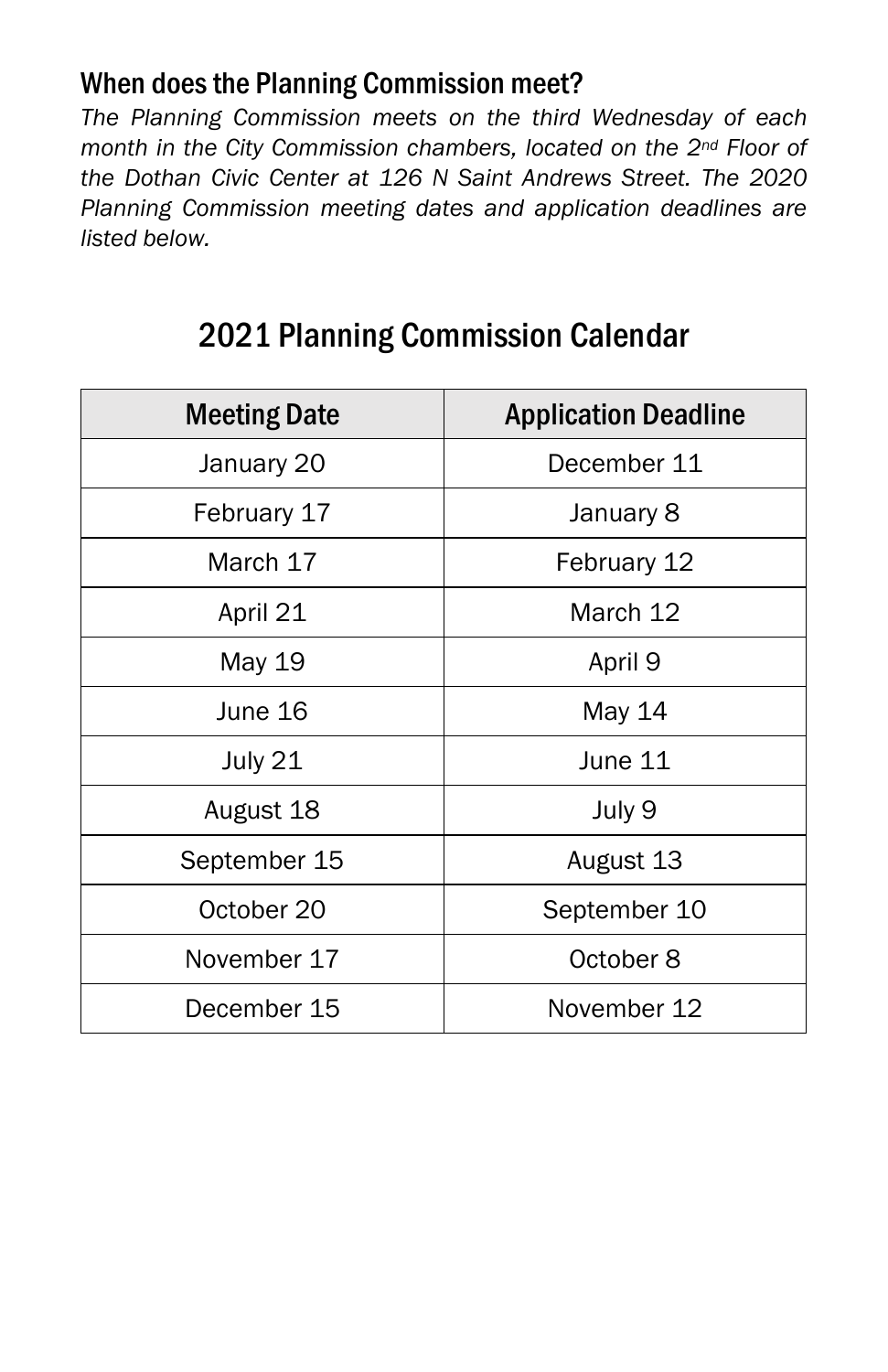## What are the Zoning Districts?

*The City of Dothan has nineteen (19) different zoning districts which are divided into six (6) categories – Agricultural, Residential, Office and Institutional, Business, Manufacturing/Industrial, and Special. These are described in detail on the next three (3) pages.*

#### Agricultural District

A-C: Agricultural-Conservation District *- Intended primarily for agricultural uses. Very low-density residential uses are also permitted.*

Residential Districts

R-1: Residential Single-Family, Low Density *- Intended to provide for low density residential development, single-family living with related recreational facilities. Lot sizes are 12,000 square feet or greater.*

R-2: Residential Single-Family, Medium Density *- Intended to provide for medium density residential development, single-family dwellings with related recreational facilities. Lot sizes range from 8,400 square feet to 11,999 square feet.*

R-3: Residential Single-Family, High Density *- Intended to provide for high density residential development, single-family dwellings with related recreational facilities. Lot sizes range from 4,000 square feet to 8,399 square feet.*

R-4: Residential Single-Family, High Density (2-7 units) *- Intended to provide for high density residential development, containing at least two attached dwelling units but not more than seven attached dwelling units with related recreational facilities. Single-family dwellings are permitted utilizing R-3 dimensional regulations as part of the overall mix of housing units but not independently. Lot sizes range from 4,800 square feet to 16,800 square feet, but can be larger if desired.*

R-A: Residential, Multi-family, High Density (8+ units) *- Intended to provide for high density multi-family residential development with related recreational facilities. Minimum number of dwelling units is 8. No maximum number of dwelling units. New single-family units are not permitted. Minimum lot size is 29,200 square feet. This is based on the methodology of requiring 7,200 square feet for the first unit plus 4,000 square feet for the next four units and 2,000 square feet for each additional unit. Larger lots are permitted if desired.*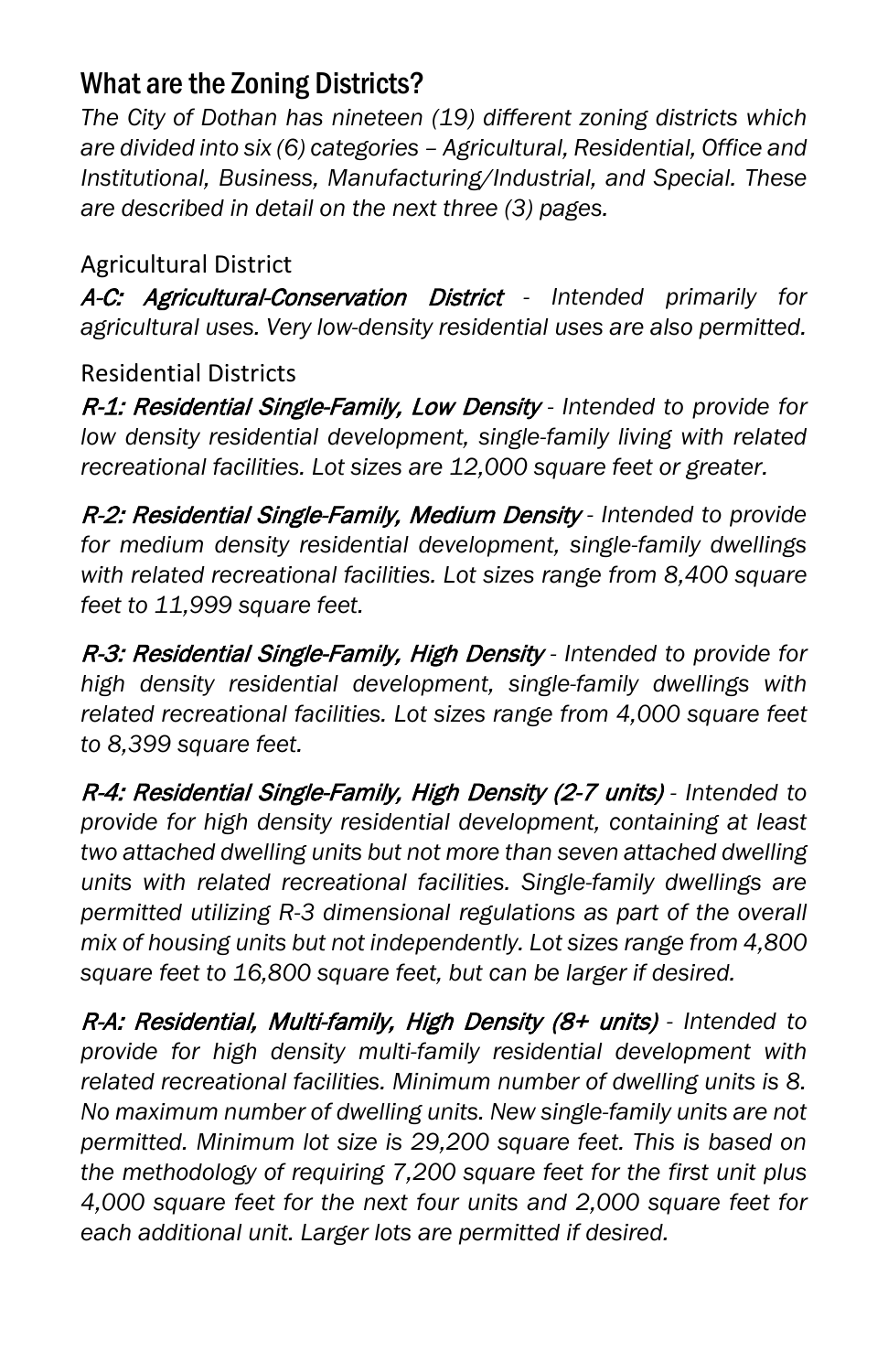MH-1: Manufactured Home Community Park *- Intended to provide for lower cost housing units in a medium density residential development, designed for individual manufactured homes, located in an approved mobile home park and additional areas where similar residential development will be a viable land use, with related recreational areas. Minimum tract of land is three acres.*

MH-2: Mobile Home Subdivision *- Intended to provide for residential development designed for lower cost, medium density manufactured homes, located in an approved subdivision with related recreational facilities. Lot sizes shall be a minimum of 5,000 square feet.*

#### Office and Institutional Districts

O&I: Office/Institutional *- Intended to provide areas for business and professional offices as well as more intensive office uses such as public buildings, banks, pharmacies, or tv/radio stations. Includes universities, colleges, public schools, hospitals, parks, fairground, and state/federal/municipal facilities as acceptable uses.*

O-2: Office Park *- Intended to provide areas for groups of offices such as offices for business and professional services, public buildings, banks, pharmacies, and tv/radio stations.*

O-3: Neighborhood Office *- Intended to serve as a transitional district between residential districts and/or uses and more intensive nonresidential activities. Intended to avoid traffic onto residential streets.*

#### Business Districts

B-1: Central Business *- Intended for personal and business services and general retail trade of the core business center of the community. Accommodates a wide variety of commercial uses in traditional downtown business areas. Residential uses may be appropriate above the ground floor of commercial or other uses.*

B-2: Highway Commercial *- Intended for major retail and service activities with major thoroughfare access with adequate open space and parking.*

B-3: Local Shopping *- Intended to serve as a transitional district between commercial districts and residential districts. Designed for*  local retail and personal services of a limited size and service that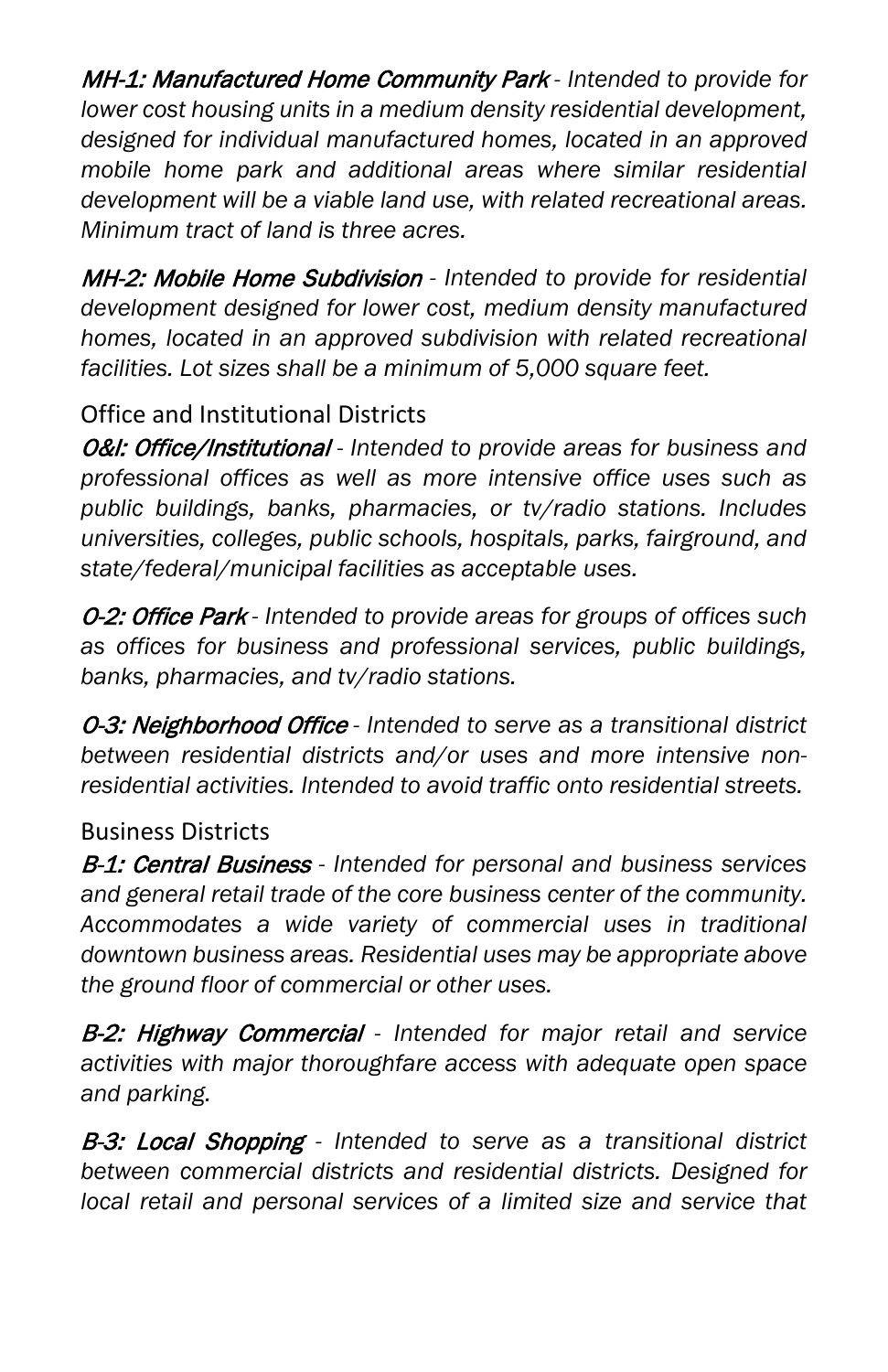*provide for the regular needs and convenience of those residing in the adjacent residential neighborhoods.*

#### Manufacturing/Industrial Districts

L-I: Light Industry - *Designed to provide a location for industries that do not, by their nature, create any public nuisance. It is intended to preserve land for industry in a location beneficial to industries. Singlefamily residential uses are prohibited.*

H-I: Heavy Industry *- Intended to provide for the competitive location*  for manufacturing and related industries that may, by nature, create *nuisances. The intent is to preserve land for such industry in locations with access to major streets as designed on the thoroughfare plan, as well as locations generally accessible to railroad transportation and to prohibit residential uses.*

#### Special Districts

PUD: Planned Unit Development *- Established to allow for the planned and unified development of a tract of land that is three acres or larger. Shall be described by ordinance and rezoned. Shall allow for design flexibility of development to encourage efficient use of land and public services, promote high-quality design and open space for residents.* 

DOD: Downtown Overlay District (with subdistricts) *- Purpose is to foster a strong, viable downtown as a commercial, civic, residential, and cultural art center with its own unique identity and to provide a mechanism to establish special land use regulations, standards, or procedures in a defined area with unique land use, site planning, building design, or environmental resource issues. Specifically used to implement downtown master plan, accommodate mixed-use buildings, encourage rehabilitation/re-use of existing historical buildings, promote new infill development in a planned format, encourage development that promotes pedestrian oriented storefrontstyle shopping, and promotes health and well-being of residents.*

MHC: Manufactured Home Community *- Intended to provide supplemental standards and procedures specifically relevant to the development of a manufactured home community in a MH-1 district.*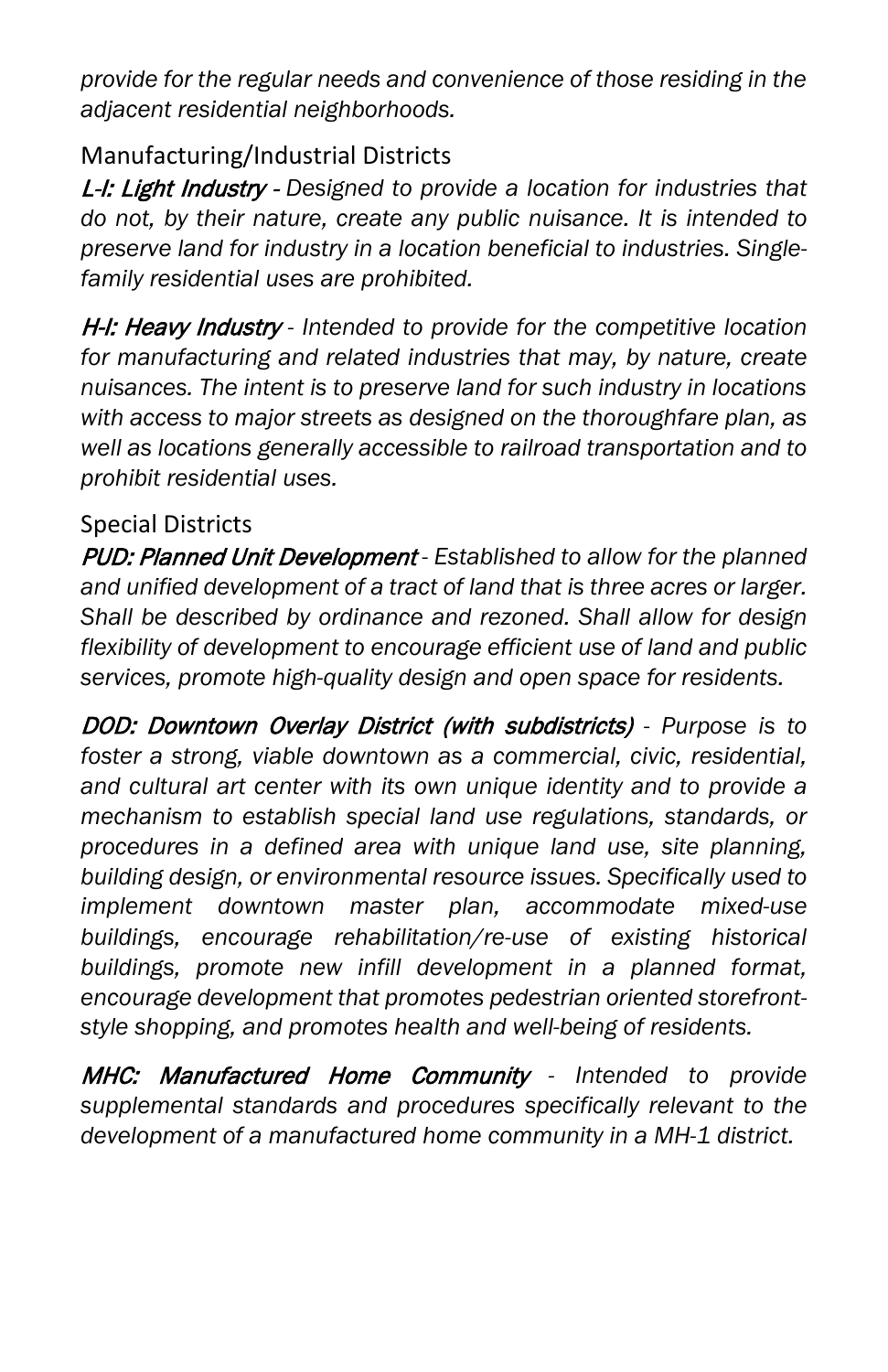## What is the process for obtaining a Rezoning?

*The Rezoning process can be split into four (4) steps – preliminary discussions with staff, submitting the application, the Planning Commission, and the City Commission.*

#### Step One: Preliminary Discussions with Staff

*Contact the Planning and Development department at (334) 615- 4410 and make an appointment to meet with a member of the staff to discuss your plans and obtain pertinent facts about the proposed land use, zoning, and adopted plans affecting your property and the surrounding area. This meeting is not required, but it is highly encouraged. Staff assistance is generally available between the hours of 8:00 a.m. and 5:00 p.m. each weekday at our offices located at 126 N Saint Andrews Street.*

#### Step Two: Submitting the Application

*When a specific zoning request has been identified, submit a completed application to the Planning and Development department. Visit the [City of Dothan website](http://www.dothan.org/273/Applications) to view and print the application.*

*Application fees are paid at the time of filing. Once the application is deemed complete, a date will be set for a public hearing to be heard before the Planning Commission. Legal notices must be publicized, a sign erected at the property, notice printed in the newspaper, and letters sent to adjacent property owners.*

*It is highly recommended that the applicant uses this time before the public hearing to informally meet with neighbors to provide information about your request and answer any questions they may have.*

#### Step Three: The Planning Commission

*At the Planning Commission meeting the applicant will be asked to explain their request and present the reasons why they feel it should be approved. The public may speak for or against a petition at this time. Commission members may ask the applicant questions as well.*

*The Planning Commission may vote to do any of the following:*

- *1. Recommend Approval*
- *2. Recommend Denial*
- *3. Defer the matter until a future meeting.*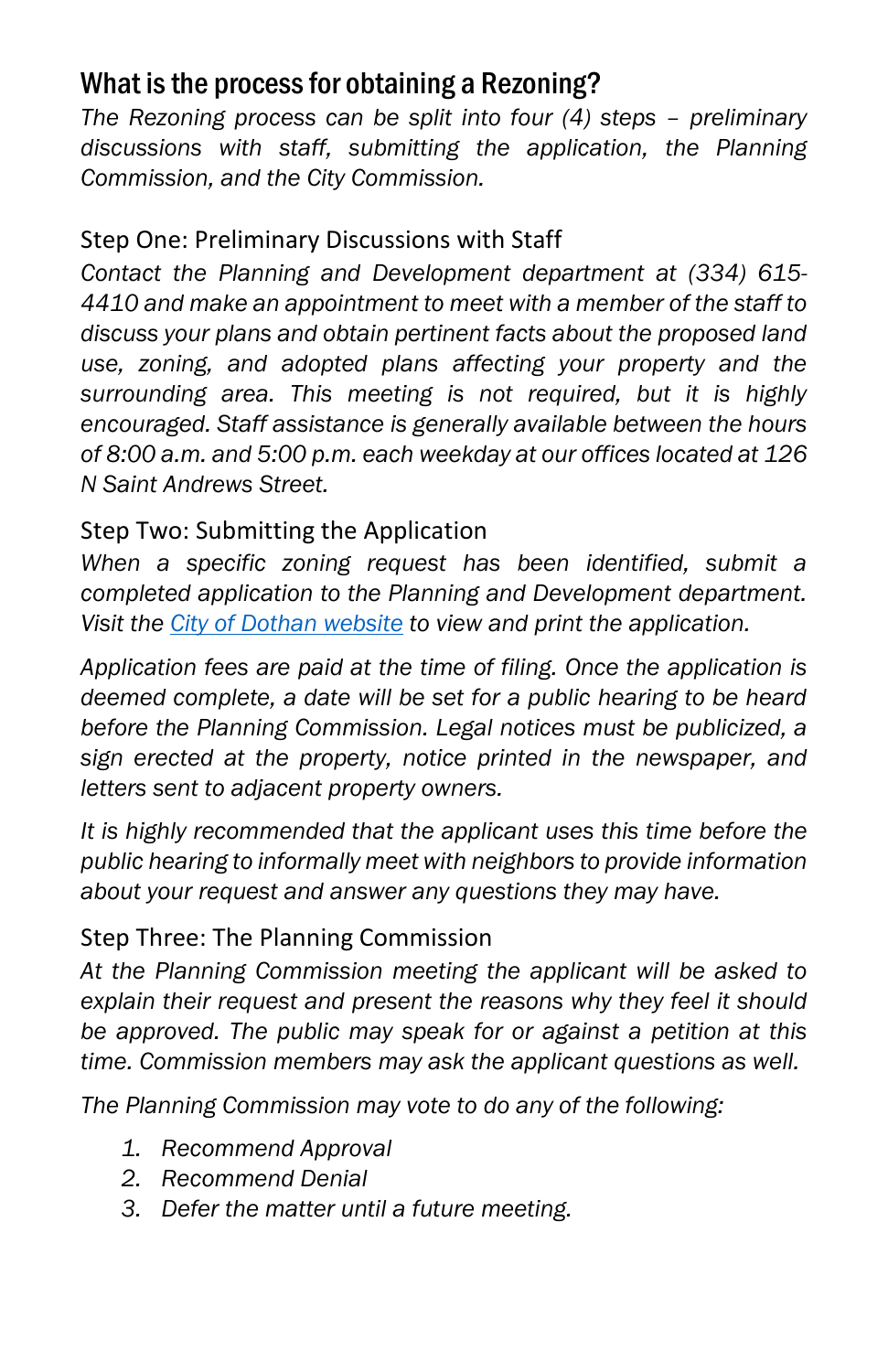*Once the Planning Commission has made a recommendation, a report of those proceedings and deliberations is prepared by staff and forwarded to the City Commission.*

#### Step Four: The City Commission

*Upon receipt of the Planning Commission's report and recommendation, the petition is scheduled for review and consideration by the City Commission. The City Clerk's office will place the request on the City Commission agenda once advertising fees have been paid. The City Clerk's office may be reached at (334) 615-3164 for inquiries on scheduling. The City Commission may approve or deny the petition, or refer it back to the Planning Commission for additional discovery.*

*If the City Commission denies the petition, the request may be resubmitted after six (6) months or appealed to the Circuit Court.*

*If approved by the City Commission, the approved rezoning ordinance will be published again in the Dothan Eagle. The approved ordinance is then forwarded to Planning and Development to record the rezoning on the official zoning map. The final, approved ordinance is mailed to the property owner.*

## Where do I go?

*The addresses for each office you will need to visit are listed below.* 

| <b>Planning and Development</b>                                                                                                                                                                                                                           | Call to make an                                                                                                             |
|-----------------------------------------------------------------------------------------------------------------------------------------------------------------------------------------------------------------------------------------------------------|-----------------------------------------------------------------------------------------------------------------------------|
| Dothan Civic Center                                                                                                                                                                                                                                       | appointment to                                                                                                              |
| 126 N Saint Andrews St.                                                                                                                                                                                                                                   | meet with staff,                                                                                                            |
| Dothan, AL 3633                                                                                                                                                                                                                                           | submit the                                                                                                                  |
| (334) 615-4410                                                                                                                                                                                                                                            | application, and                                                                                                            |
| Hours:                                                                                                                                                                                                                                                    | pay application                                                                                                             |
| Monday-Friday 8:00am-5:00pm                                                                                                                                                                                                                               | fees.                                                                                                                       |
| <b>Houston County Revenue Commission</b><br><b>County Administration Building</b><br>462 N Oates St. $-5$ <sup>th</sup> Floor<br>Dothan, AL 36303<br>(334) 677-4747<br>Hours:<br>Monday-Thursday 7:00am-5:00pm<br>Note: This office is closed on Fridays. | To request a list<br>of adjacent<br>property owners.<br>This list must be<br>submitted with<br>the Rezoning<br>application. |